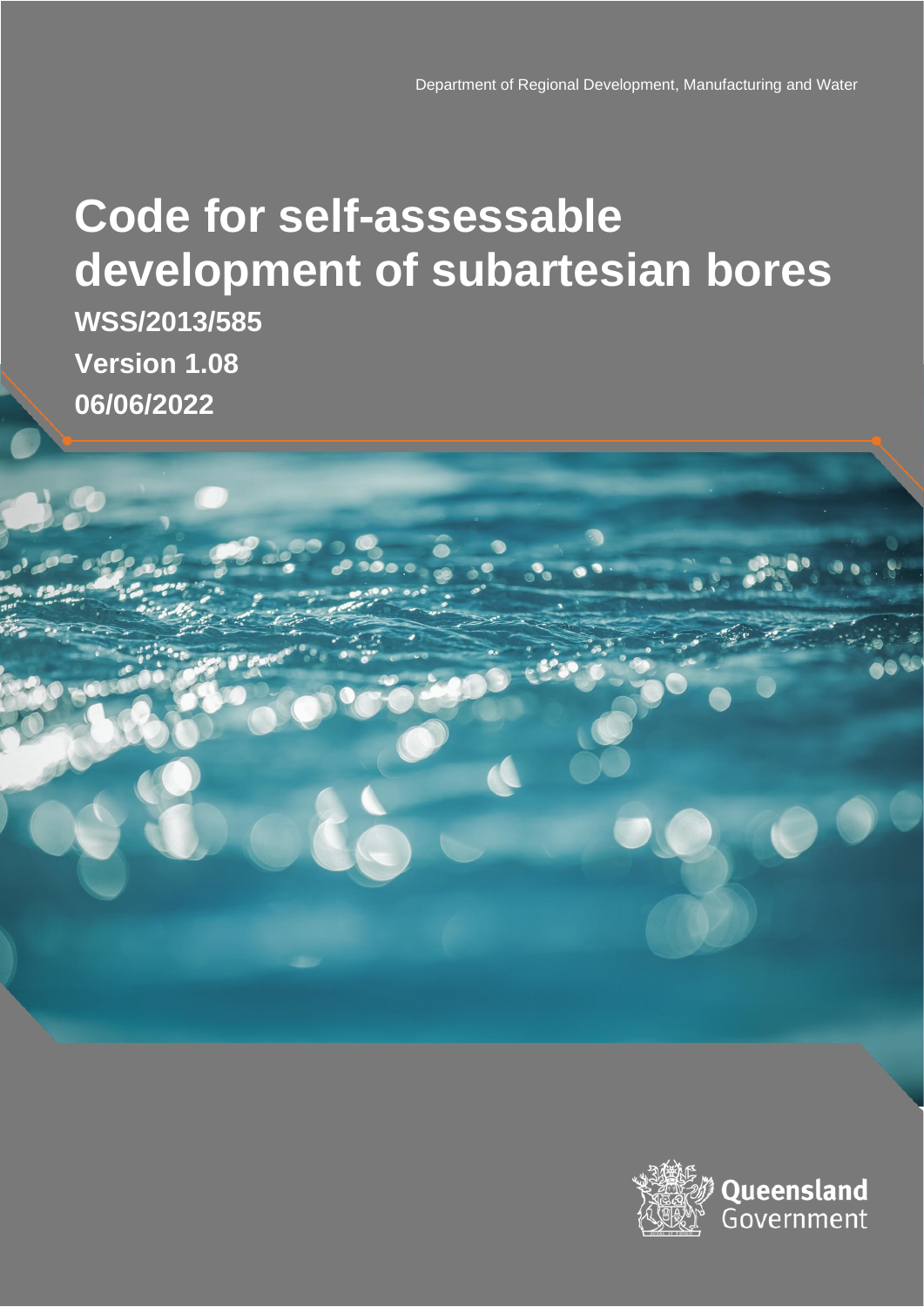This publication has been compiled by Water Management, Department of Regional Development, Manufacturing and Water

© State of Queensland, 2022

The Queensland Government supports and encourages the dissemination and exchange of its information. The copyright in this publication is licensed under a Creative Commons Attribution 4.0 International (CC BY 4.0) licence.



Under this licence you are free, without having to seek our permission, to use this publication in accordance with the licence terms. You must keep intact the copyright notice and attribute the State of Queensland as the source of the publication.

Note: Some content in this publication may have different licence terms as indicated.

For more information on this licence, visit https://creativecommons.org/licenses/by/4.0/.

The information contained herein is subject to change without notice. The Queensland Government shall not be liable for technical or other errors or omissions contained herein. The reader/user accepts all risks and responsibility for losses, damages, costs and other consequences resulting directly or indirectly from using this information.

#### **Interpreter statement**:

The Queensland Government is committed to providing accessible services to Queenslanders from all culturally and linguistically diverse backgrounds. If you have difficulty in understanding this document, you can contact us within Australia on 13QGOV (13 74 68) and we will arrange an interpreter to effectively communicate the report to you.



Version 1.08 last updated 6/06/2022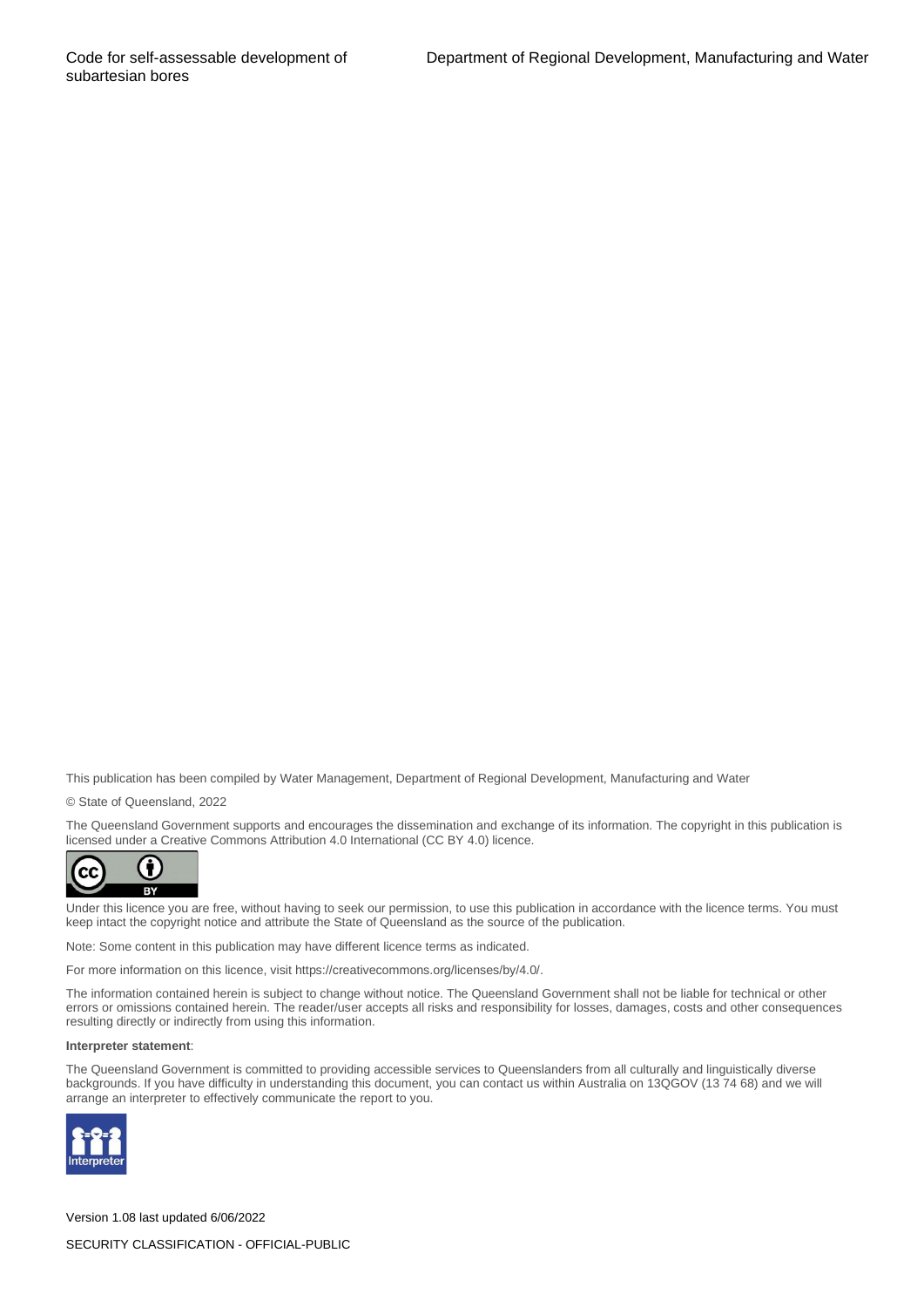# **Contents**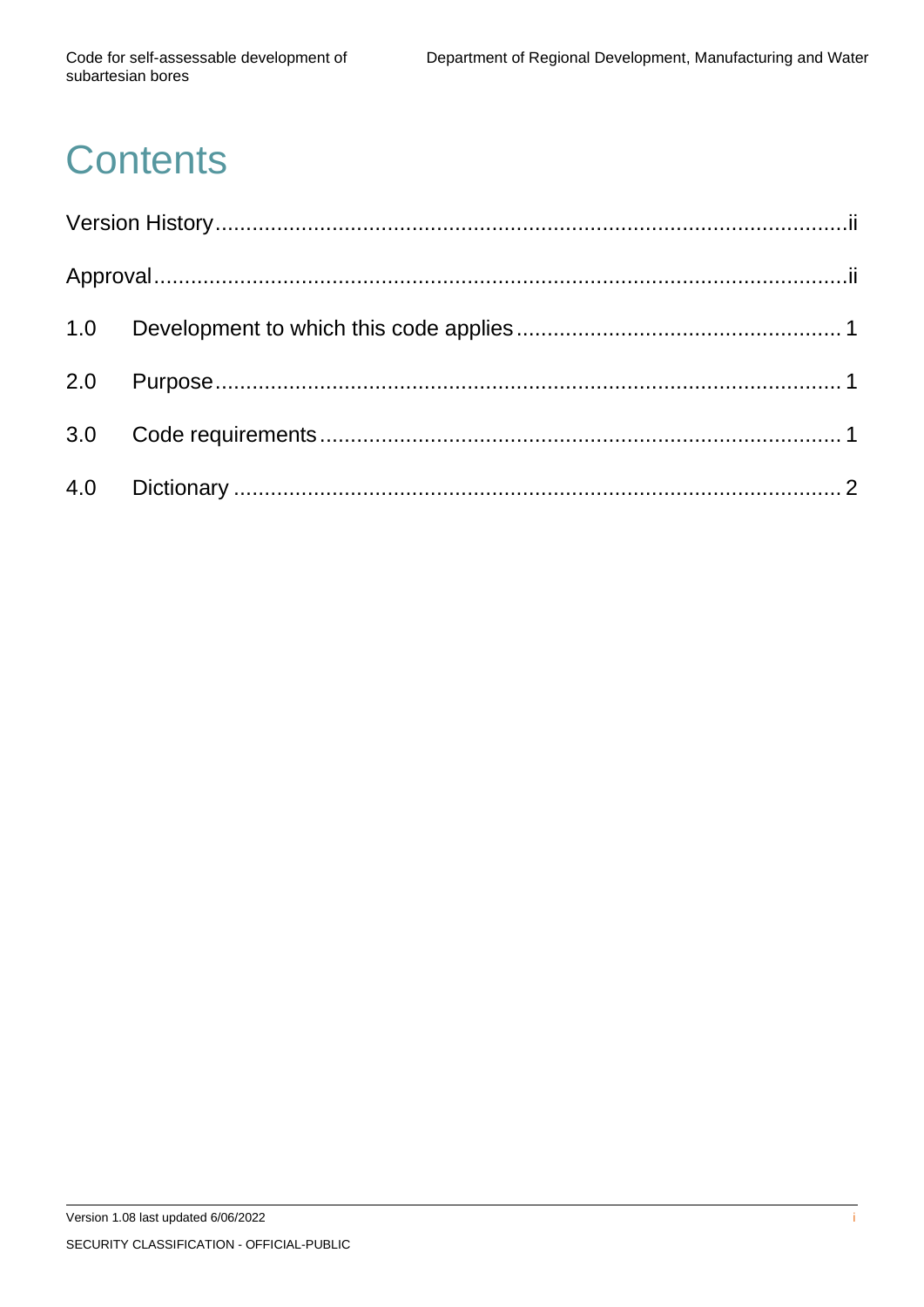## <span id="page-3-0"></span>Version History

| <b>Version</b> | <b>Date</b> | <b>Comments</b>                                                                                                                                                                                   |
|----------------|-------------|---------------------------------------------------------------------------------------------------------------------------------------------------------------------------------------------------|
| 1.00           | 09/07/2003  | <b>Policy Register</b>                                                                                                                                                                            |
| 1.01           | 24/06/2005  | Conversion Project - New Word XML Template                                                                                                                                                        |
| 1.02           | 03/06/2006  | Convert to new SharePoint template                                                                                                                                                                |
| 1.03           | 12/01/2010  | Make changes associated with the implementation of the Sustainable Planning<br>Act 2009 (replaced Integrated Planning Act 1997 on 18 December 2009).<br>Update departmental name.                 |
| 1.04           | 28/02/2014  | Updated licensed water bore driller requirements to reflect section 816 of the<br>Water Act 2000. Updated departmental references.<br>Changed policy ID number from WAM/2003/1157 to WSS/2013/585 |
| 1.05           | 01/07/2016  | Updated departmental template.                                                                                                                                                                    |
| 1.06           | 06/12/2016  | Section references and title of document updated to be consistent with<br>changes from the Water Reform and Other Legislation Amendment Act 2014                                                  |
| 1.07           | 03/07/2017  | Amendments associated with implementation of the Planning Act 2016<br>(replaced Sustainable Planning Act 2009 on 3 July 2017).                                                                    |
| 1.08           | 06/06/2022  | Update department branding and template. Insert dictionary                                                                                                                                        |

### <span id="page-3-1"></span>Approval

| <b>Position</b>                                    | <b>Name</b> | <b>Date</b> |
|----------------------------------------------------|-------------|-------------|
| Director, Water Operations - Divisional<br>Support | lan Gordon  | 06/06/2022  |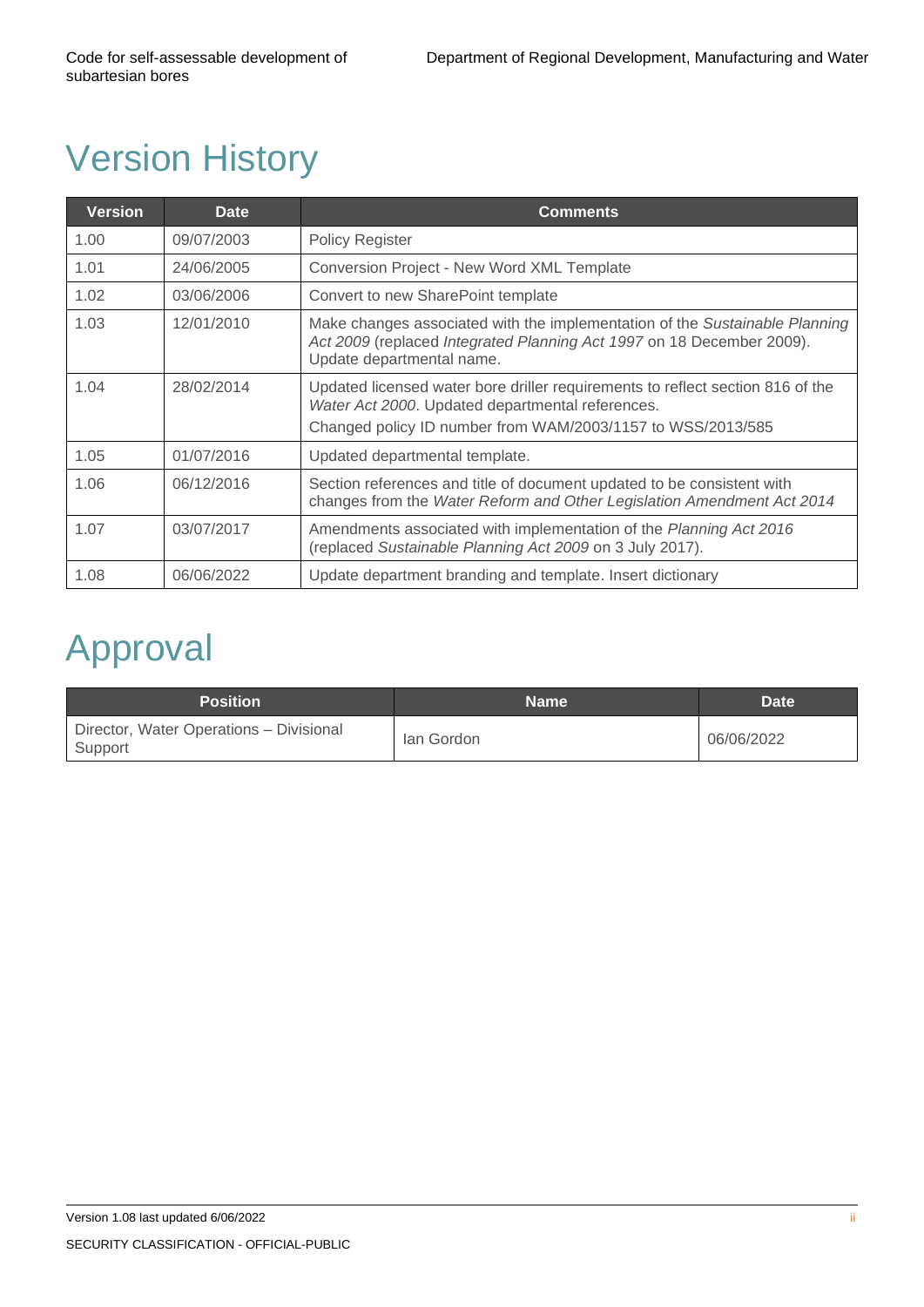#### <span id="page-4-0"></span>1.0 Development to which this code applies

This code only applies to the development of water bores identified in Schedule 9 of the Water Regulation 2016 as self-assessable bores. Normally, these bores are used for stock or domestic water supplies.

All water bores in Queensland deeper than six metres must be constructed by, or under the supervision of, a licensed water bore driller in accordance with the Minimum construction requirements for water bores in Australia.

For the purposes of the *Planning Act 2016* (Planning Act), development in accordance with this code is considered accepted development.

### <span id="page-4-1"></span>2.0 Purpose

The purpose of this code is to ensure self-assessable bores are:

- constructed to an adequate standard that prolongs the productive life of the bore to the benefit of the user
- constructed to protect the aquifers from which water is extracted
- sited and constructed to protect the quality and quantity of the water resource for other users
- decommissioned in a way that protects public safety and the aquifer after they have deteriorated or have been abandoned.

#### <span id="page-4-2"></span>3.0 Code requirements

Table 1 below lists the performance criteria and acceptable solutions for meeting the requirements of this selfassessable code.

|  |  | Table 1 – Performance outcomes and acceptable outcomes |  |  |  |  |
|--|--|--------------------------------------------------------|--|--|--|--|
|--|--|--------------------------------------------------------|--|--|--|--|

| <b>Performance outcomes</b>                                                                                                                                                                                                        | <b>Acceptable outcomes</b>                                                                                                                                                                                                                                                                      |
|------------------------------------------------------------------------------------------------------------------------------------------------------------------------------------------------------------------------------------|-------------------------------------------------------------------------------------------------------------------------------------------------------------------------------------------------------------------------------------------------------------------------------------------------|
| Legal owner/occupier of land-the<br>person responsible for the development<br>must be the legal owner or occupier of                                                                                                               | The person responsible for the development is the legal owner or<br>occupier of the land, either as a freehold title or leased from the<br>freehold title owner.                                                                                                                                |
| the land.                                                                                                                                                                                                                          | If the land on which the development is proposed is Crown Land (e.g. a<br>road reserve) then a permit to occupy that site will be required before<br>any work can commence.                                                                                                                     |
| Construction standards—to ensure that<br>the construction, maintenance and<br>decommissioning of water bores is<br>carried out in a consistent way that<br>protects the integrity of the resources<br>(e.g. quality and quantity). | Drilling is carried out in accordance with Minimum construction<br>requirements for water bores in Australia.<br>A licensed water bore driller will be familiar with these standards.                                                                                                           |
| Site rehabilitation—the aquifer is<br>protected from pollution or damage after<br>the bore is abandoned.                                                                                                                           | If the bore is abandoned, the site needs to be rehabilitated to:<br>effectively plug the bore with a cement grout to prevent leakage<br>$\bullet$<br>prevent inundation of the aquifer by flood or surface water drainage<br>$\bullet$<br>restore the natural level of the ground.<br>$\bullet$ |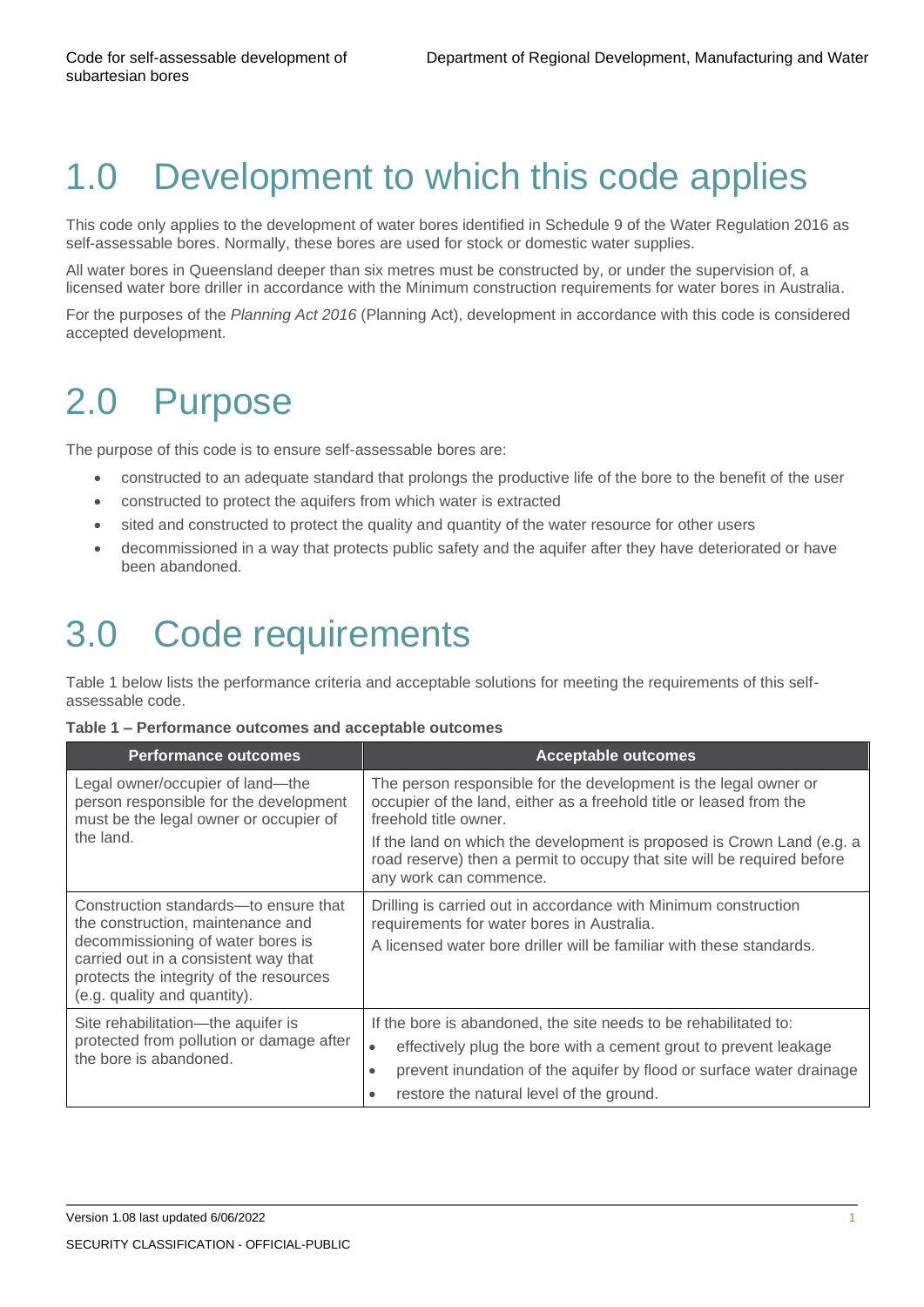#### <span id="page-5-0"></span>4.0 Dictionary

**Aquifer** means a geological formation or part of a geological formation capable of transmitting and yielding water.

**Bore** means a subartesian water bore and may include a shaft, well, gallery, spear or excavation, and any works constructed in connection with the shaft, well, gallery, spear or excavation, that taps an aquifer and the water does not and never has flowed naturally to the surface.

**Completion** of a water bore in the context of this code means construction and equipping of a water bore such that it is capable of delivering water.

**Owner** of land is defined in Schedule 4 of the *Water Act 2000*.